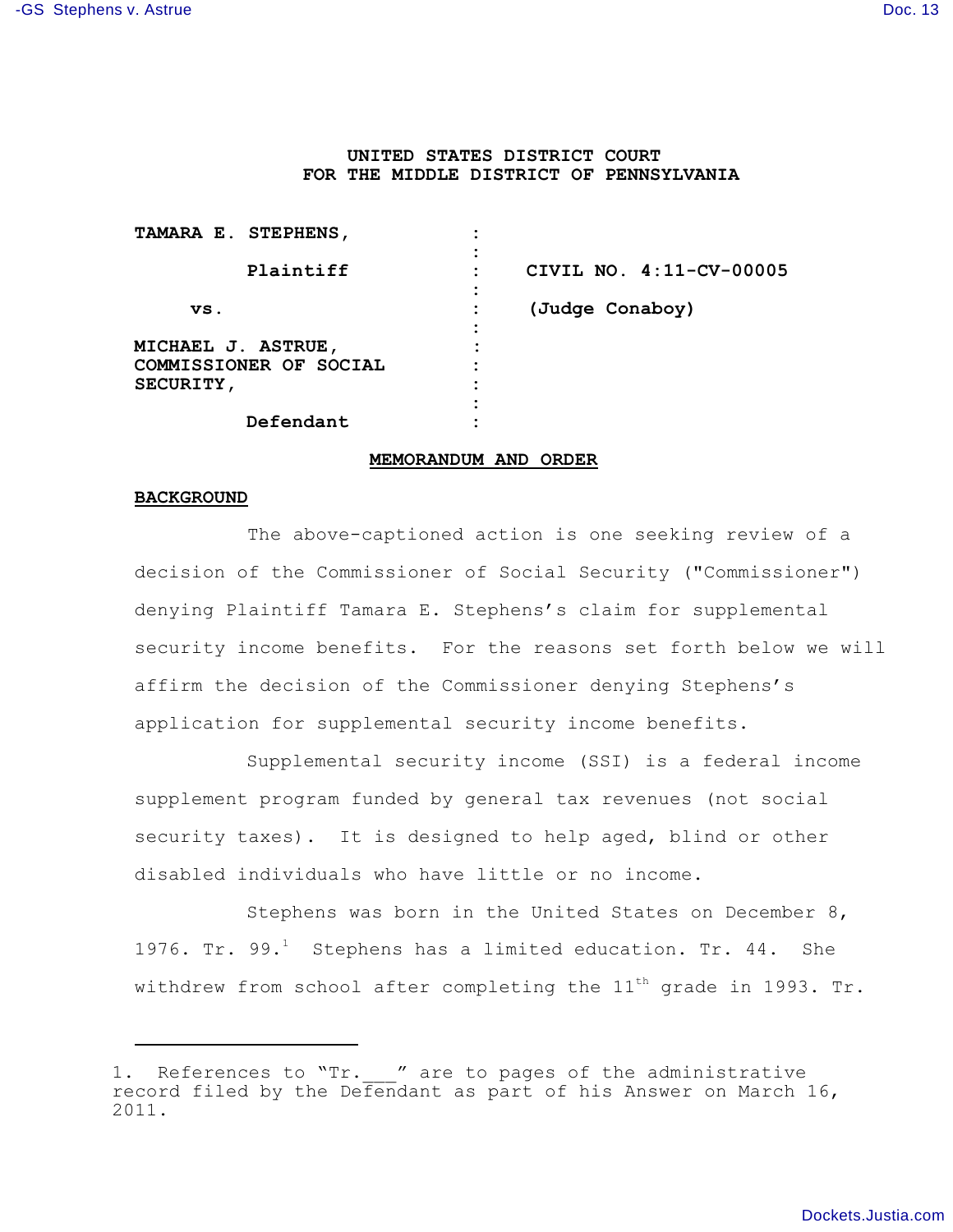120. During her elementary and secondary schooling, Stephens attended regular education classes. Id. Stephens can read, write, speak and understand the English language. Tr. 113. Stephens attempted and failed on two occasions to obtain a General Equivalency Diploma. Tr. 26.

Stephens has a very limited work and earnings history. Tr. 115. Her employment history consists of working as a cashier, packer, waitress and laborer. Tr. 115. Records of the Social Security Administration reveal that she had employment in the years 1996 (\$1690.44), 1997 (\$115.56), 2000 (\$858.94), 2001 (\$6054.98), 2002 (\$276.00) and 2003 (\$83.70). Tr. 111. Her total earnings for those years were \$9079.62. Based on the description provided by Stephens, her employment experience consists of unskilled to semi-skilled, light to medium work. Tr. 115 and 136- 146. However, the administrative law judge found that Stephens's work never amounted to substantial gainful activity in light of her minimal earnings and that she had no past relevant work experience.<sup>2</sup> Tr. 17 and 44. Stephens has not worked since 2003. Tr. 114.

Stephens lives in an apartment with her boyfriend and two children, ages 8 and 10. Tr. 25 and 125-126. Her boyfriend works as a laborer for P&M Industries. Tr. 25. Stephens is able to

<sup>2.</sup> Past relevant employment in the present case means work performed by Stephens during the 15 years prior to the date her claim for disability was adjudicated by the Commissioner. 20 C.F.R. §§ 404.1560 and 404.1565.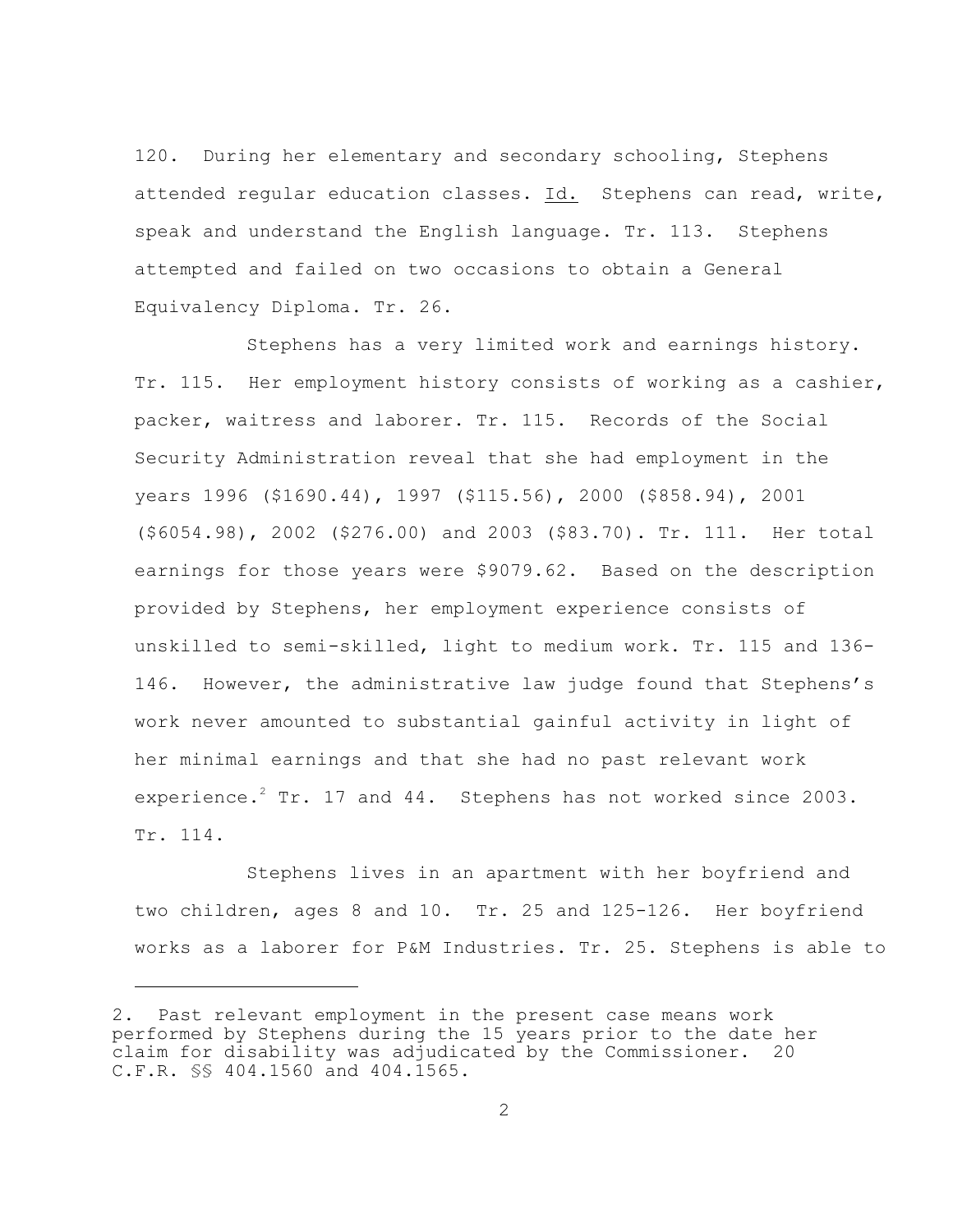take care of her two children and her personal care. Tr. Tr. 125- 129. Furthermore, she is able to cook, clean, do laundry and go shopping. Id. She stated that she needs no special reminders to take care of personal needs and grooming or to take medicines; she is able to drive a motor vehicle and go out alone; she is able to pay bills, count change, handle a savings account and use a check book or money orders; and she enjoys reading, watching TV, drawing, writing and she engages in those activities daily for "half the day." Id.

On December 18, 2007, Stephens protectively filed $^3$  an application for supplemental security income benefits. Tr. 98-105, 110 and 122. Stephens contends that she became disabled on April 16, 1999, because of chronic pain, lupus, asthma, fatigue, migraines, depression, anxiety and memory problems. Tr. 52, 114, 133 and 149. Stephens's alleged disability onset date of April 16, 1999, has no impact on Stephens's application for supplemental security income benefits because supplemental security income is a needs based program and benefits may not be paid for "any period that precedes the first month following the date on which an application is filed or, if later, the first month following the date all conditions for eligibility are met." See C.F.R. §

<sup>3.</sup> Protective filing is a term for the first time an individual contacts the Social Security Administration to file a claim for benefits. A protective filing date allows an individual to have an earlier application date than the date the application is actually signed.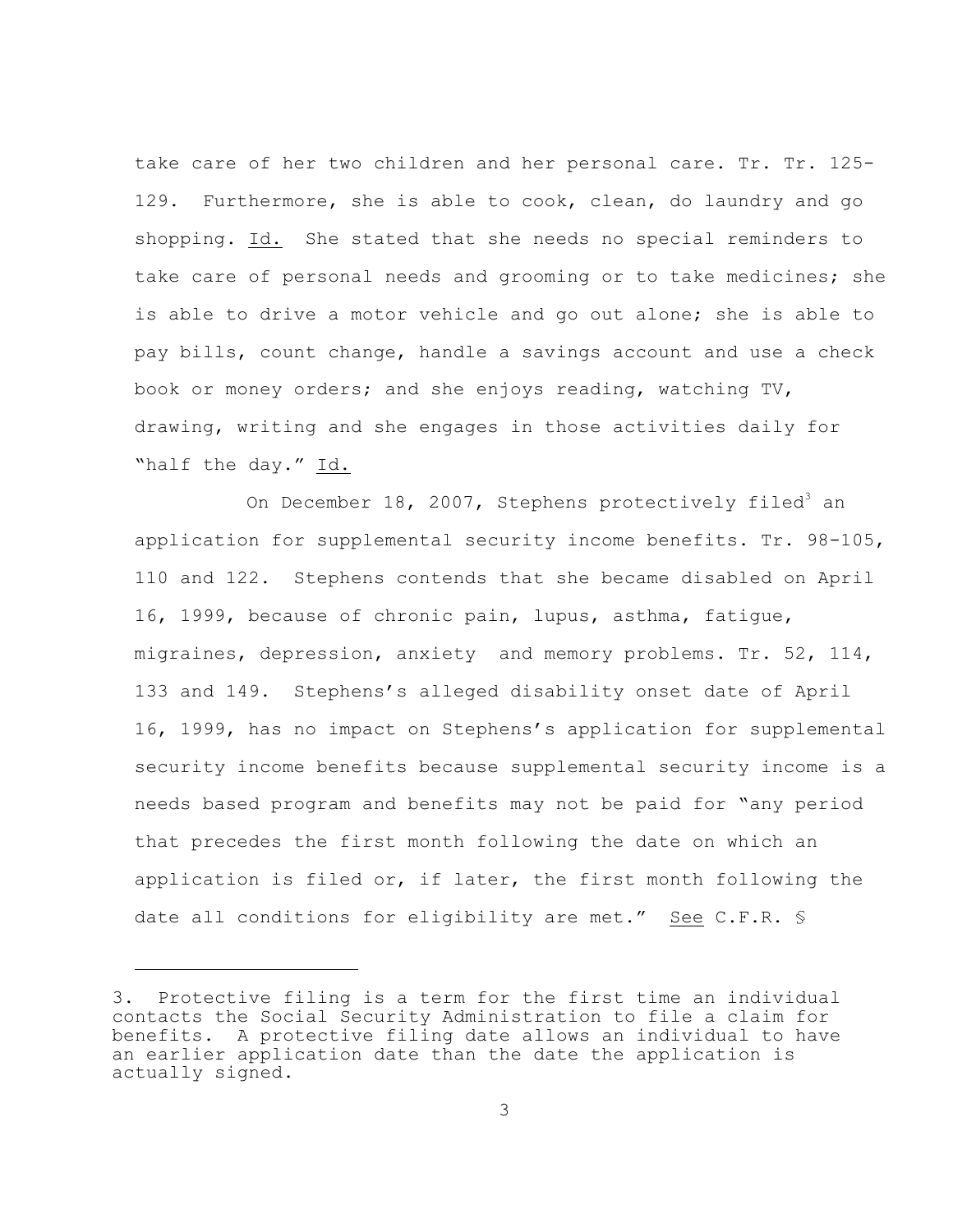416.501. Consequently, Stephens is not eligible for SSI benefits for any period prior to January 1, 2008. $4$ 

On May 2, 2008, the Bureau of Disability Determination<sup>5</sup> denied Stephens's application. Tr. 52-56. On May 28, 2008, Stephens requested an administrative hearing. Tr. 57. After about 10 months had passed, a hearing was held before an administrative law judge on March 10, 2009. Tr. 19-49. On March 31, 2009, the administrative law judge issued a decision denying Stephens's application. Tr. 9-18. On May 7, 2009, Stephens filed a request for review with the Appeals Council. Tr. 4. On December 10, 2010, after about 19 months, the Appeals Council concluded that there was no basis upon which to grant Stephens's request for review. Tr. 1-3. Thus, the administrative law judge's decision stood as the final decision of the Commissioner.

Stephens then filed a complaint in this court on January 3, 2011. Supporting and opposing briefs were submitted and the

<sup>4.</sup> Furthermore, the burden was on Stephens during the administrative proceedings to prove that she suffered from a disability and our review of the administrative record does not reveal any medical records prior to the year 2005.

<sup>5.</sup> The Bureau of Disability Determination is an agency of the Commonwealth of Pennsylvania which initially evaluates applications for supplemental security income benefits on behalf of the Social Security Administration. Tr. 53.

<sup>6.</sup> Stephens was 22 years of age on the alleged disability onset date and only 32 years of age at the time of the administrative law judge's decision. Stephens is considered a "younger individual" whose age would not seriously impact her ability to adjust to other work. 20 C.F.R.  $\frac{1}{5}$  416.963(c).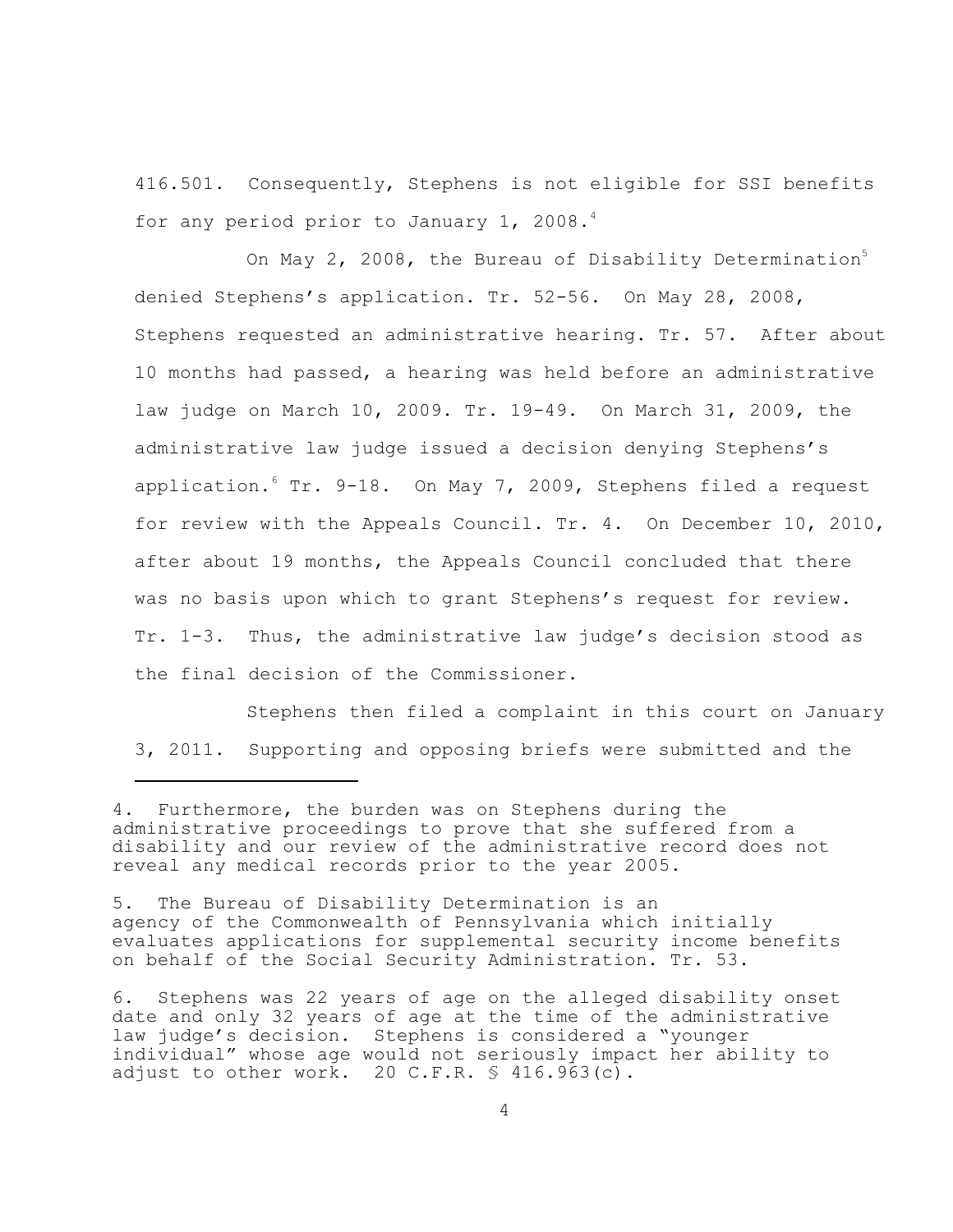appeal<sup>7</sup> became ripe for disposition on July 11, 2011, when Stephens elected not to file a reply brief.

# **STANDARD OF REVIEW**

When considering a social security appeal, we have plenary review of all legal issues decided by the Commissioner. See Poulos v. Commissioner of Social Security, 474 F.3d 88, 91 (3d Cir. 2007); Schaudeck v. Commissioner of Social Sec. Admin., 181 F.3d 429, 431 (3d Cir. 1999); Krysztoforski v. Chater, 55 F.3d 857, 858 (3d Cir. 1995). However, our review of the Commissioner's findings of fact pursuant to 42 U.S.C. § 405(g) is to determine whether those findings are supported by "substantial evidence." Id.; Brown v. Bowen, 845 F.2d 1211, 1213 (3d Cir. 1988); Mason v. Shalala, 994 F.2d 1058, 1064 (3d Cir. 1993). Factual findings which are supported by substantial evidence must be upheld. 42 U.S.C.  $$405(q)$ ; Fargnoli v. Massanari, 247 F.3d 34, 38 (3d Cir. 2001)("Where the ALJ's findings of fact are supported by substantial evidence, we are bound by those findings, even if we would have decided the factual inquiry differently."); Cotter v. Harris, 642 F.2d 700, 704 (3d Cir. 1981)("Findings of fact by the Secretary must be accepted as conclusive by a reviewing court if supported by substantial evidence."); Keefe v. Shalala, 71

<sup>7.</sup> Under the Local Rules of Court "[a] civil action brought to review a decision of the Social Security Administration denying a claim for social security disability benefits" is "adjudicated as an appeal." M.D.Pa. Local Rule 83.40.1.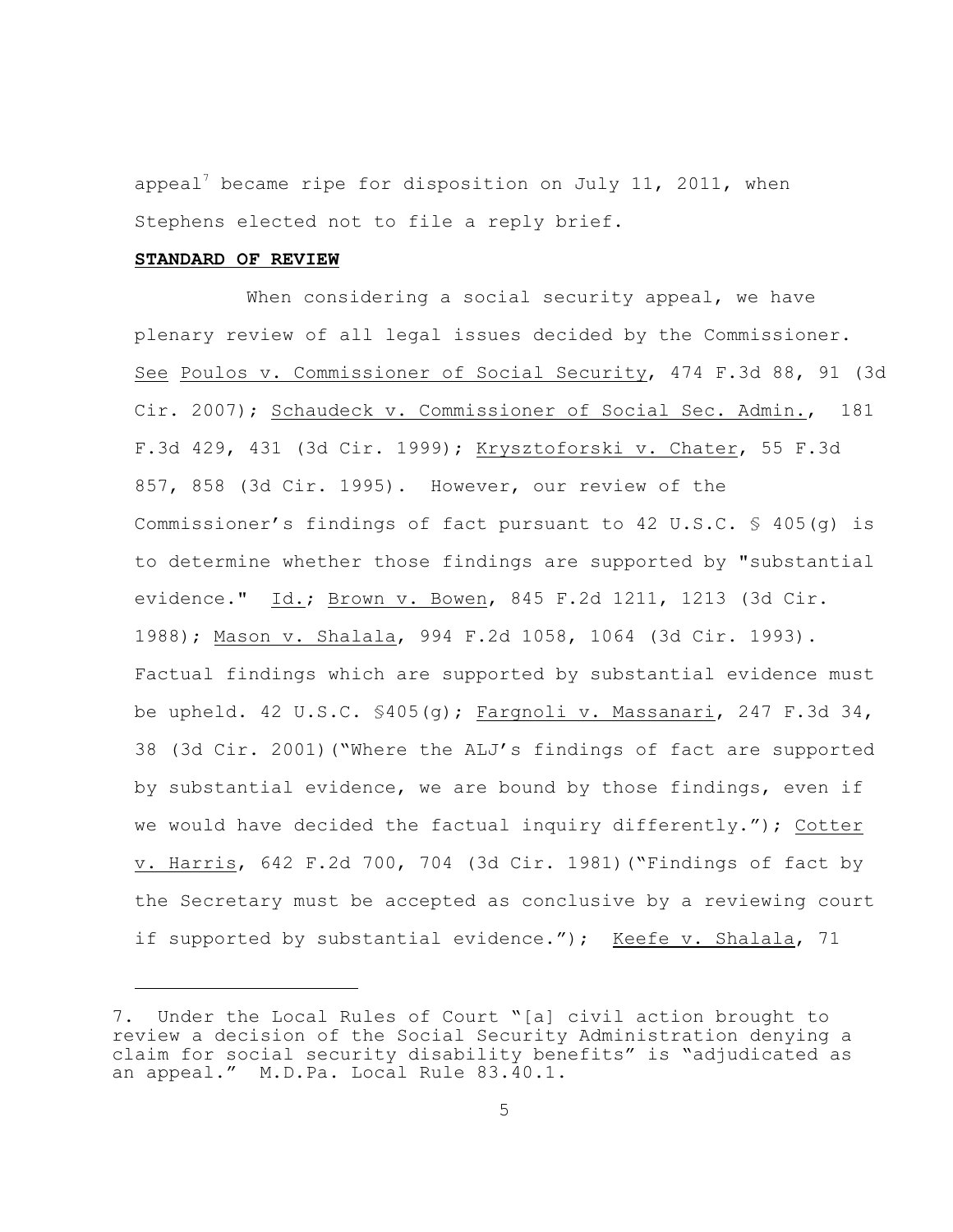F.3d 1060, 1062 (2d Cir. 1995); Mastro v. Apfel, 270 F.3d 171, 176  $(4<sup>th</sup> Cir. 2001)$ ; Martin v. Sullivan, 894 F.2d 1520, 1529 & 1529 n.11  $(11^{th}$  Cir. 1990).

Substantial evidence "does not mean a large or considerable amount of evidence, but 'rather such relevant evidence as a reasonable mind might accept as adequate to support a conclusion.'" Pierce v. Underwood, 487 U.S. 552, 565 (1988)(quoting Consolidated Edison Co. v. N.L.R.B., 305 U.S. 197, 229 (1938)); Johnson v. Commissioner of Social Security, 529 F.3d 198, 200 (3d Cir. 2008); Hartranft v. Apfel, 181 F.3d 358, 360 (3d Cir. 1999). Substantial evidence has been described as more than a mere scintilla of evidence but less than a preponderance. Brown, 845 F.2d at 1213. In an adequately developed factual record substantial evidence may be "something less than the weight of the evidence, and the possibility of drawing two inconsistent conclusions from the evidence does not prevent an administrative agency's finding from being supported by substantial evidence." Consolo v. Federal Maritime Commission, 383 U.S. 607, 620 (1966).

Substantial evidence exists only "in relationship to all the other evidence in the record," Cotter, 642 F.2d at 706, and "must take into account whatever in the record fairly detracts from its weight." Universal Camera Corp. v. N.L.R.B., 340 U.S. 474, 488 (1971). A single piece of evidence is not substantial evidence if the Commissioner ignores countervailing evidence or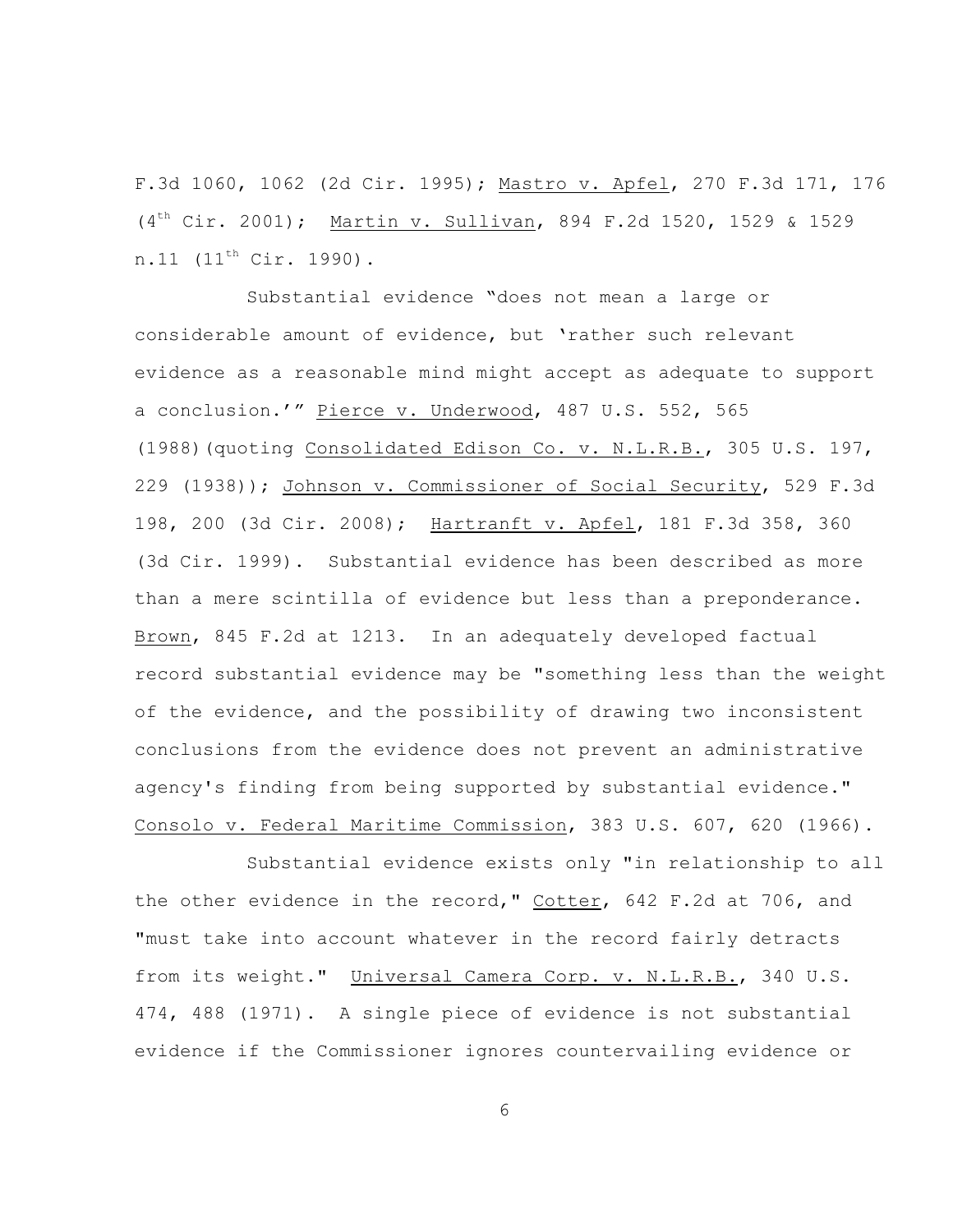fails to resolve a conflict created by the evidence. Mason, 994 F.2d at 1064. The Commissioner must indicate which evidence was accepted, which evidence was rejected, and the reasons for rejecting certain evidence. Johnson, 529 F.3d at 203; Cotter, 642 F.2d at 706-707. Therefore, a court reviewing the decision of the Commissioner must scrutinize the record as a whole. Smith v. Califano, 637 F.2d 968, 970 (3d Cir. 1981); Dobrowolsky v. Califano, 606 F.2d 403, 407 (3d Cir. 1979).

## **SEQUENTIAL EVALUATION PROCESS**

To receive disability benefits, the plaintiff must demonstrate an "inability to engage in any substantial gainful activity by reason of any medically determinable physical or mental impairment which can be expected to result in death or which has lasted or can be expected to last for a continuous period of not less than 12 months."  $42 \text{ U.S.C. }$  \$  $432$ (d)(1)(A). Furthermore,

> [a]n individual shall be determined to be under a disability only if his physical or mental impairment or impairments are of such severity that he is not only unable to do his previous work but cannot, considering his age, education, and work experience, engage in any other kind of substantial gainful work which exists in the national economy, regardless of whether such work exists in the immediate area in which he lives, or whether a specific job vacancy exists for him, or whether he would be hired if he applied for work. For purposes of the preceding sentence (with respect to any individual), "work which exists in the national economy" means work which exists in significant numbers either in the region where such individual lives or in several regions of the country.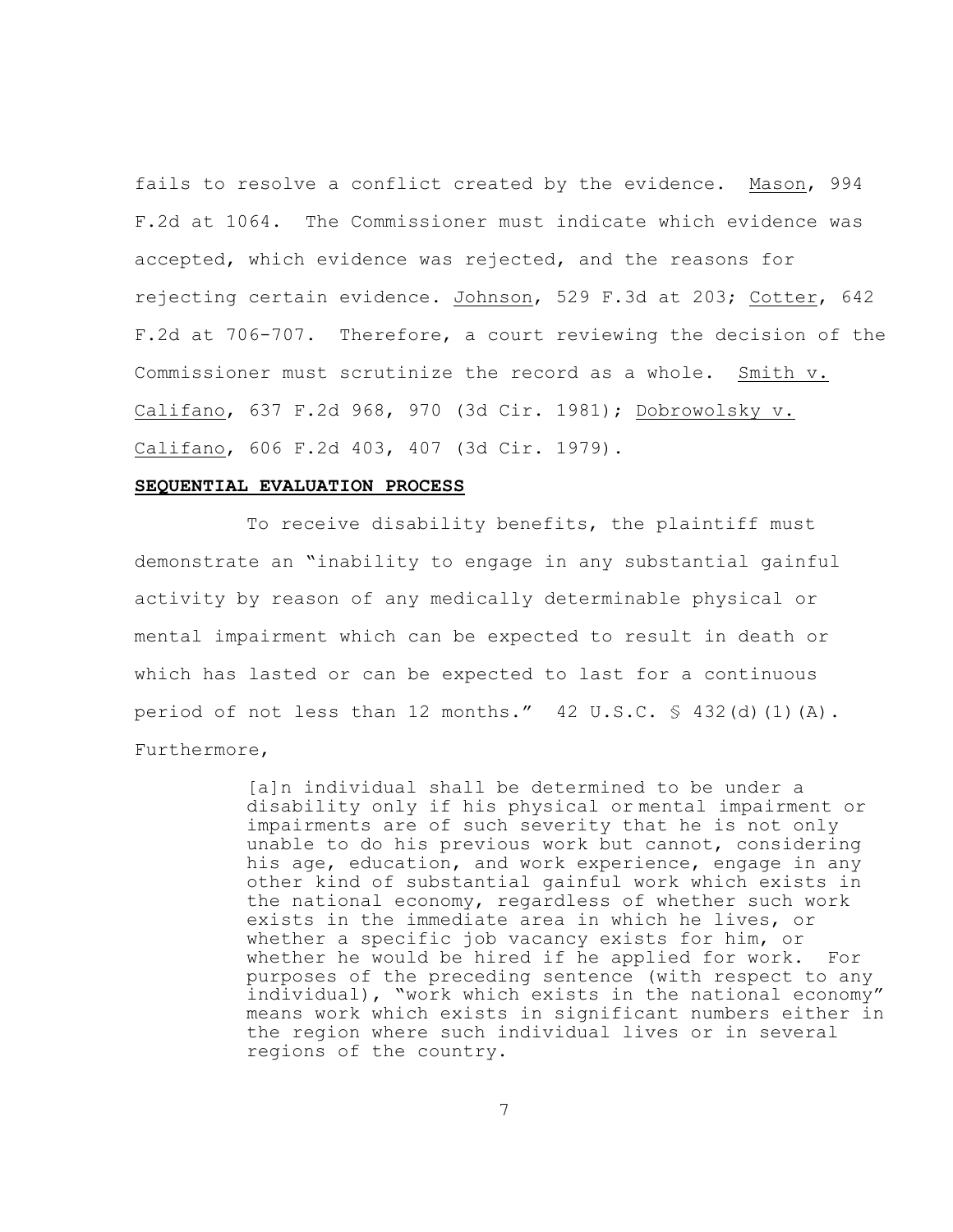42 U.S.C. § 423(d)(2)(A).

The Commissioner utilizes a five-step process in evaluating supplemental security income claims. See 20 C.F.R. § 416.920; Poulos, 474 F.3d at 91-92. This process requires the Commissioner to consider, in sequence, whether a claimant (1) is engaging in substantial gainful activity,  $(2)$  has an impairment that is severe or a combination of impairments that is severe,  $9$ (3) has an impairment or combination of impairments that meets or

<sup>8.</sup> If the claimant is engaging in substantial gainful activity, the claimant is not disabled and the sequential evaluation proceeds no further. Substantial gainful activity is work that "involves doing significant and productive physical or mental duties" and "is done (or intended) for pay or profit." 20 C.F.R. § 416.910.

<sup>9.</sup> The determination of whether a claimant has any severe impairments, at step two of the sequential evaluation process, is a threshold test. 20 C.F.R. § 416.920(c). If a claimant has no impairment or combination of impairments which significantly limits the claimant's physical or mental abilities to perform basic work activities, the claimant is "not disabled" and the evaluation process ends at step two. Id. If a claimant has any severe impairments, the evaluation process continues. 20 C.F.R.  $$416.920(d)-(q)$ . Furthermore, all medically determinable impairments, severe and non-severe, are considered in the subsequent steps of the sequential evaluation process. 20 C.F.R. §§ 416.923 and 416.945(a)(2). An impairment significantly limits a claimant's physical or mental abilities when its effect on the claimant to perform basic work activities is more than slight or minimal. Basic work activities include the ability to walk, stand, sit, lift, carry, push, pull, reach, climb, crawl, and handle. 20 C.F.R. § 416.945(b). An individual's basic mental or non-exertional abilities include the ability to understand, carry out and remember simple instructions, and respond appropriately to supervision, coworkers and work pressures. 20 C.F.R. § 416.945(c).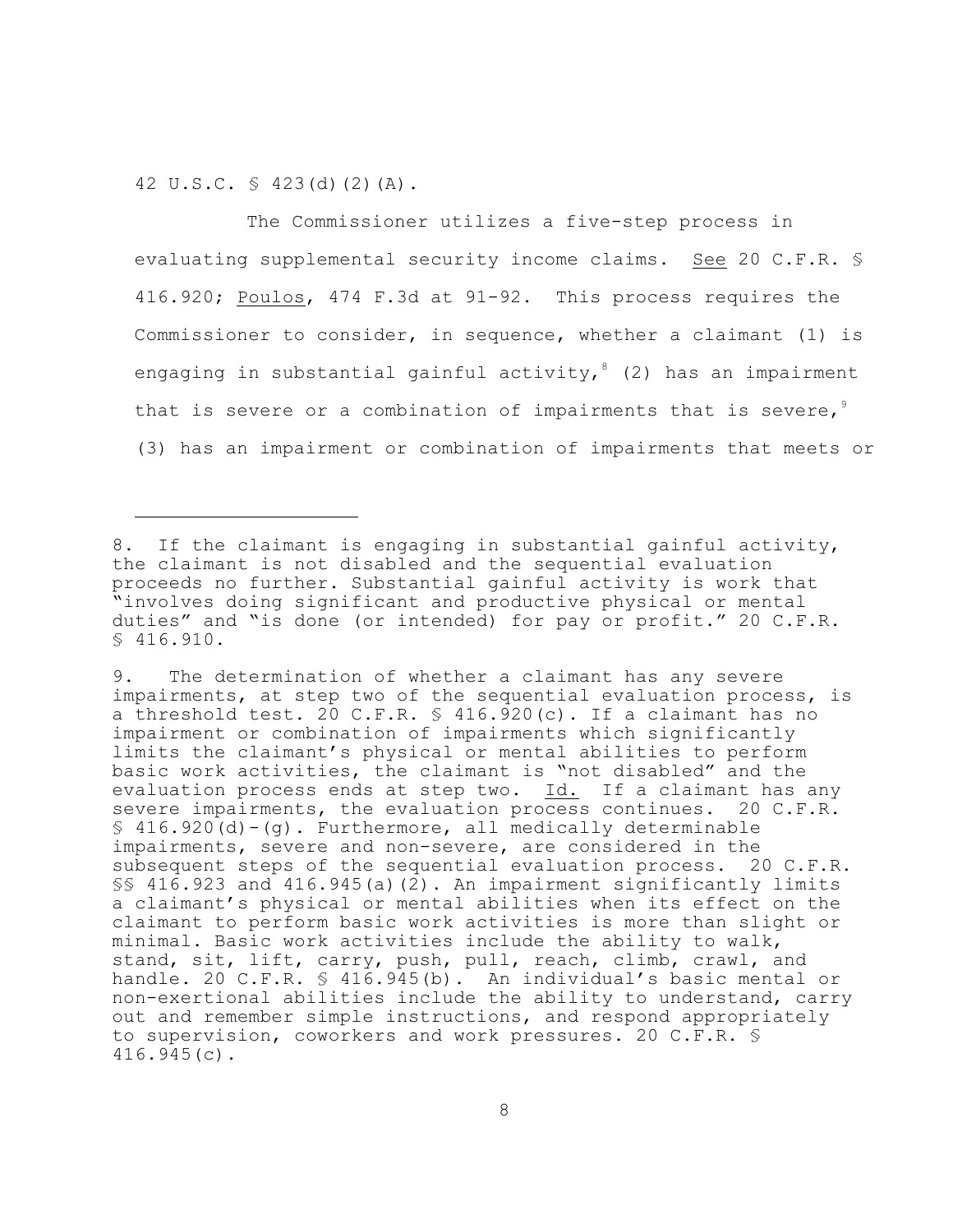equals the requirements of a listed impairment,  $10$  (4) has the residual functional capacity to return to his or her past work and (5) if not, whether he or she can perform other work in the national economy. Id. As part of step four the administrative law judge must determine the claimant's residual functional capacity.  $Id.<sup>11</sup>$ 

Residual functional capacity is the individual's maximum remaining ability to do sustained work activities in an ordinary work setting on a regular and continuing basis. See Social Security Ruling 96-8p, 61 Fed. Reg. 34475 (July 2, 1996). A regular and continuing basis contemplates full-time employment and is defined as eight hours a day, five days per week or other similar schedule. The residual functional capacity assessment must include a discussion of the individual's abilities. Id; 20 C.F.R. § 416.945; Hartranft, 181 F.3d at 359 n.1 ("'Residual functional capacity' is defined as that which an individual is still able to do despite the limitations caused by his or her impairment(s).").

<sup>10.</sup> If the claimant has an impairment or combination of impairments that meets or equals a listed impairment, the claimant is disabled. If the claimant does not have an impairment or combination of impairments that meets or equals a listed impairment, the sequential evaluation process proceeds to the next step.

<sup>11.</sup> If the claimant has the residual functional capacity to do his or her past relevant work, the claimant is not disabled.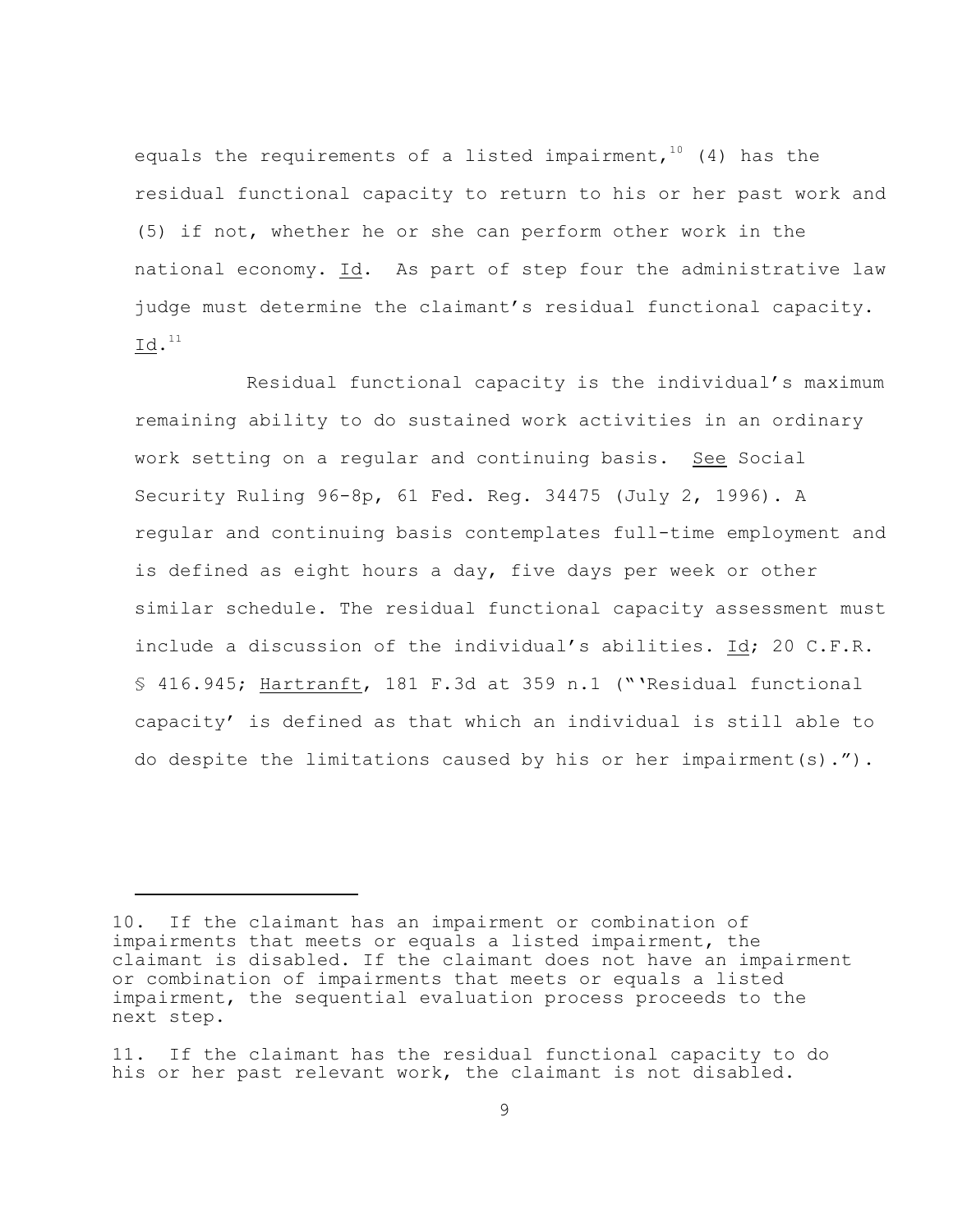#### **MEDICAL RECORDS**

Before we address the administrative law judge's decision and the arguments of counsel, we will review some of Stephens's medical records.

The medical records do reveal that Stephens suffered from recurrent neutropenia which is a condition where there is an abnormally low number of neutrophils, a type of white blood cells, which fight infections. Tr. 197, 199,201 229 and 234 322 303. However, no treating of examining physician indicated that this condition caused Stephens to have mental or physical functional limitations.

On August 28, 2006, Stephens had an appointment with Rajan Mulloth, M.D., her primary care physician, regarding a small lump in the left armpit. Tr. 233-236. Stephens also complained of a flare-up of her allergies and asthma. Id. Other than a small cyst in the left armpit ("which looked like being secondary to an ingrowing hair"), the results of a physical examination on that date were normal. Tr. 233-234. Stephens had "full joint motion" and "no deformities" in the extremities. Tr. 234. Her deep tendon reflexes, sensation, station and gait were normal. Id. With respect to her mental status she was "[o]riented in all spheres" and her "affect and mood [were] appropriate." Id. Dr. Mulloth's assessment was that Stephens suffered from (1) a cyst in the left armpit (because of an ingrowing hair) which was not big enough for incision and drainage and recommended treatment with an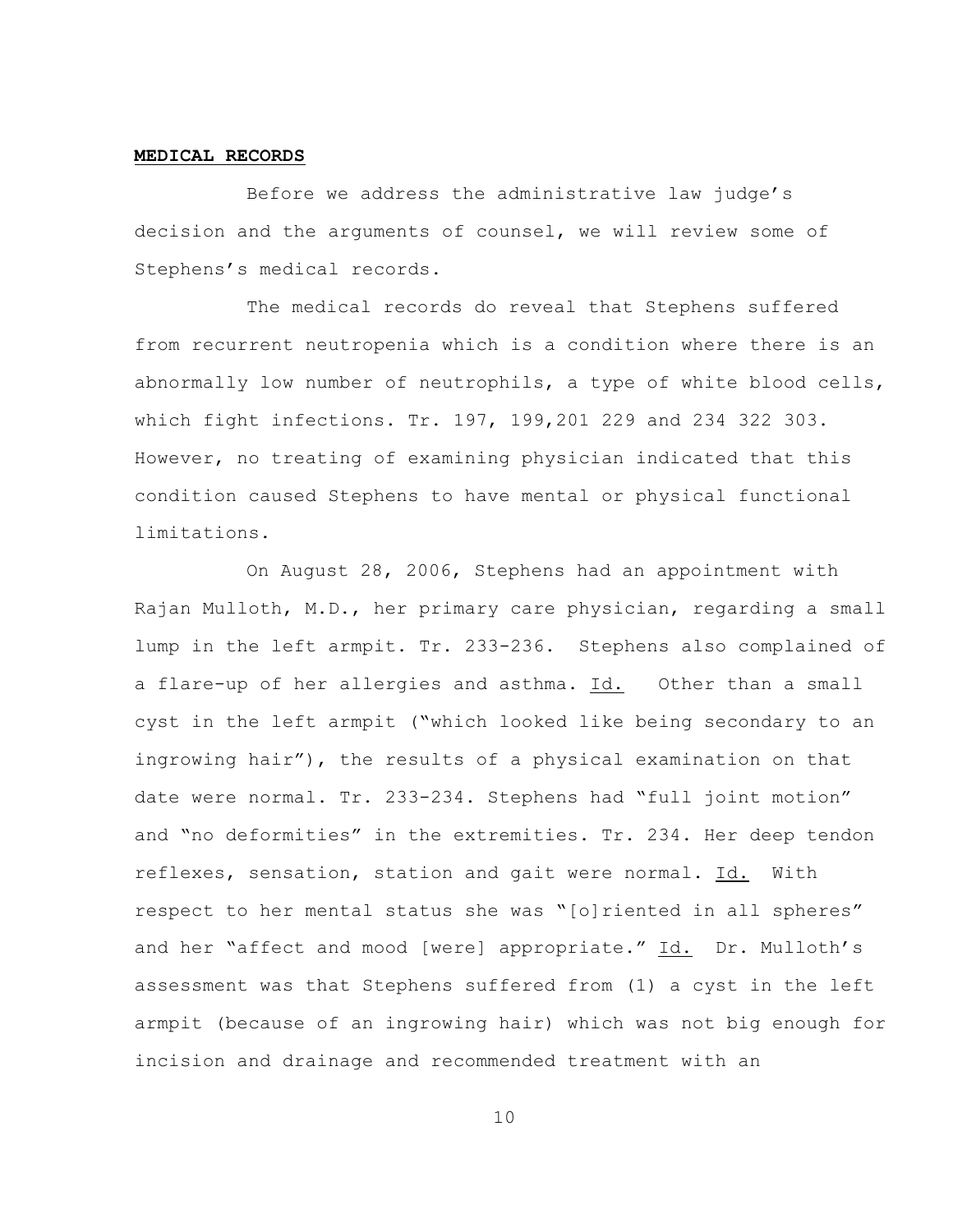antibiotic; and (2) chronic mild persistent asthma and seasonal allergies and continued her on Albuterol and Claritin. Tr. 235. Dr. Mulloth further counseled Stephens concerning smoking cessation and engaging in "occasional-moderate" exercise. Id. The record reveals that Stephens smoked between one and two packs of cigarettes per day. Tr. 168 and 405.

At an appointment with Dr. Mulloth on November 9, 2006, Stephens reported that she was still smoking, she had no complaints of depression, she had a good energy level, her appetite was good, she was sleeping well and her asthma was stable. Tr. 230.

On November 27, 2006, Stephens reported that she was smoking one pack a day and unable to quit. Tr. 226. When Dr. Mulloth conducted a review of Stephens's systems<sup>12</sup> Stephens denied, *inter alia*, the following: fever, chills, sweats, weakness, malaise, vision loss, blurry vision, chest pain, back pain, joint pain, joint swelling, muscle cramps, muscle weakness, stiffness, arthritis, sciatica, restless legs, leg pain at night, leg pain with exertion, paresthesias,  $13$  seizures, tremors,

<sup>12. &</sup>quot;The review of systems (or symptoms) is a list of questions, arranged by organ system, designed to uncover dysfunction and disease." A Practical Guide to Clinical Medicine, University of California, School of Medicine, San Diego, http://meded.ucsd.edu/ clinicalmed/ros.htm (Last accessed February 29, 2012).

<sup>13.</sup> Paresthesia is a sensation of tingling, prickling, or numbness of the skin, more generally known as the feeling of pins and needles. See Dorland's Illustrated Medical Dictionary, 1232 (continued...)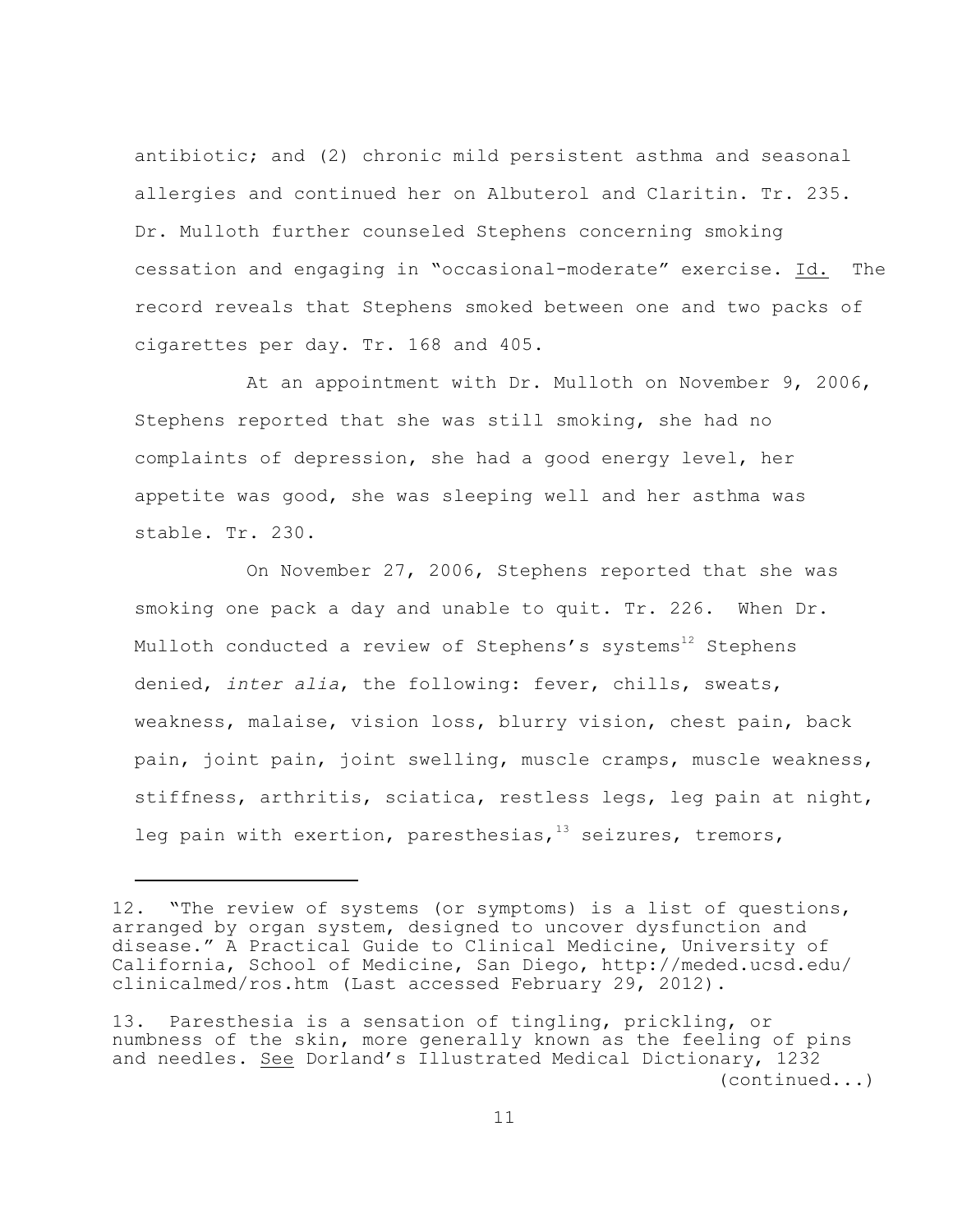vertigo, frequent headaches, difficulty walking, depression, anxiety, memory loss, confusion and cold intolerance. Tr. 227. The results of a physical examination were essentially normal, including she had normal deep tendon reflexes, sensation, station and gait. Tr. 227-228. Her mood and affect were appropriate. Id. Dr. Mulloth noted that she had chronic asthma and recommended smoking cessation. Tr. 229.

On March 20, 2007, Stephens had an appointment with Dr. Mulloth at which she complained of severe neck pain. Tr. 220. Dr. Mulloth noted that Stephens "twisted [her] neck while shoveling snow[.]" Id. Dr. Mulloth further stated in the report of this appointment that Stephens's asthma was "under good control" and that he advised Stephens that her "recent symptoms may also be related to cigarette use." Id. The results of a physical examination were essentially normal. Id. Stephens was neurologically intact; her deep tendon reflexes were normal; she hand normal sensation, station and gait; she was oriented to person, place and time; and her affect and mood were appropriate. Id. Dr. Mulloth's assessment, *inter alia*, was that she suffered from acute neck pain/torticollis<sup>14</sup> and prescribed medications;

<sup>13. (...</sup>continued)  $(27<sup>th</sup> Ed. 1988)$ .

<sup>14.</sup> Torticollis is defined as "wryneck; a contracted state of the cervical muscles, producing twisting of the neck and an unnatural position of the head." Dorland's Illustrated Medical Dictionary, 1734 (27<sup>th</sup> Ed. 1988).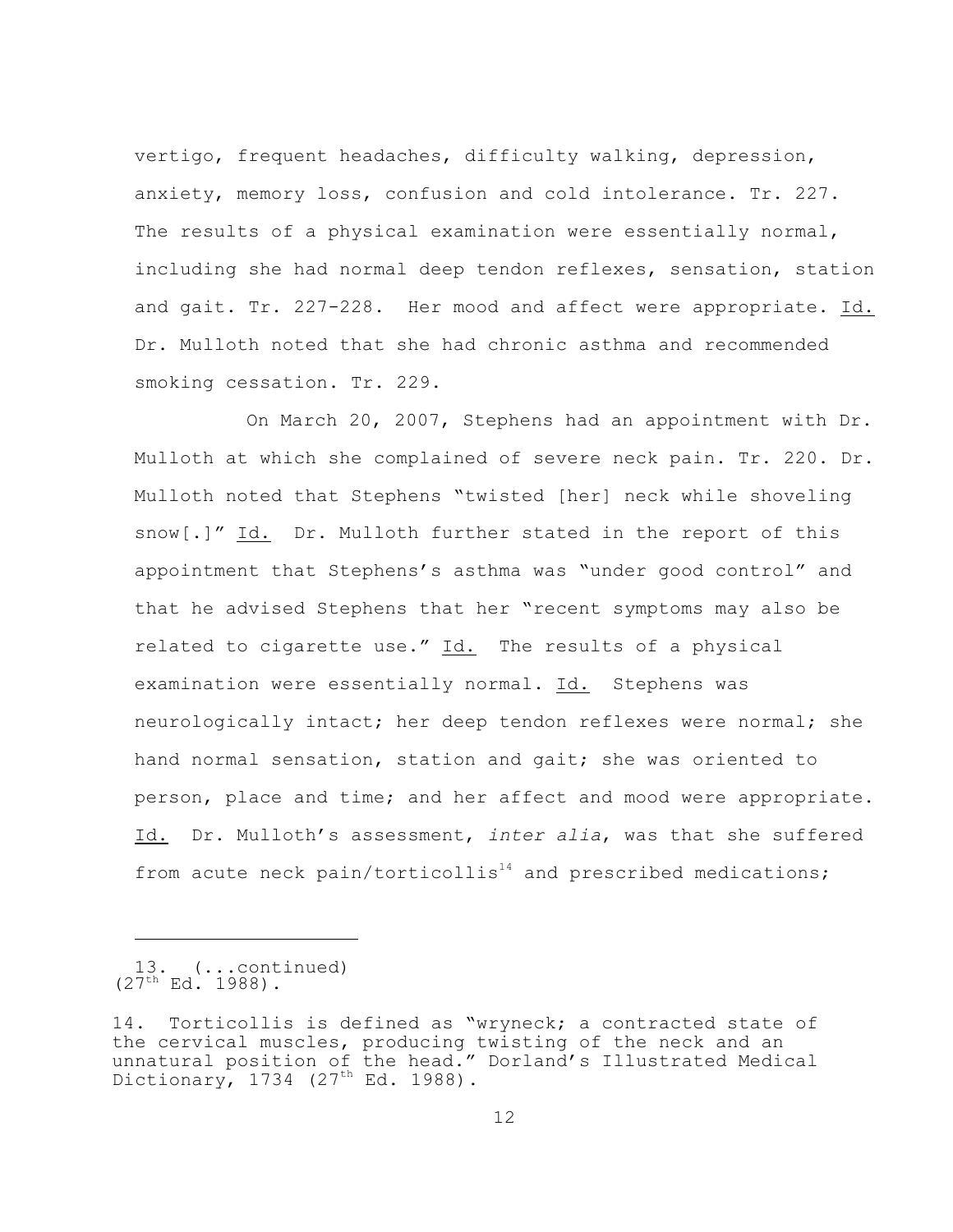stable chronic neutropenia; and stable mild to moderate asthma. Tr. 221.

At an appointment with Dr. Mulloth on May 7, 2007, Stephens complained of a "4 day history of spasms and pain starting on [right] side of [her] neck and extending down into [her] back, arm and chest." Tr. 217. Stephens was diagnosed with torticollis, a stiff neck. Tr. 218. Dr. Mulloth prescribed Skelaxin, a muscle relaxant,  $15$  and the steroid anti-inflammatory drug Medrol.<sup>16</sup>

At an appointment with Dr. Mulloth on December 26, 2007, the results of a physical examination were essentially normal, including normal station and gait, full joint motion in her extremities, and her affect and mood were appropriate. Tr. 405- 406. Stephens did have spasms in the trapezius and scalene muscles on the right side of the neck and rotation range of motion of the neck was nearly 0 percent. Tr. 406. Stephens had no psychological complaints. She further indicated that her energy and appetite were good and that she was sleeping well. Tr. 405. Stephen was still smoking between one and two packs of cigarettes per day. Id.

A musculoskeletal physical examination of Stephens by Julio A. Ramos, M.D., of Professional Orthopaedic Associates,

<sup>15.</sup> Skelaxin, Drugs.com, http://www.drugs.com/skelaxin.html (Last accessed February 29, 2012).

<sup>16.</sup> Medrol, Drugs.com, http://www.drugs.com/mtm/medrol.html (Last accessed February 29, 2012).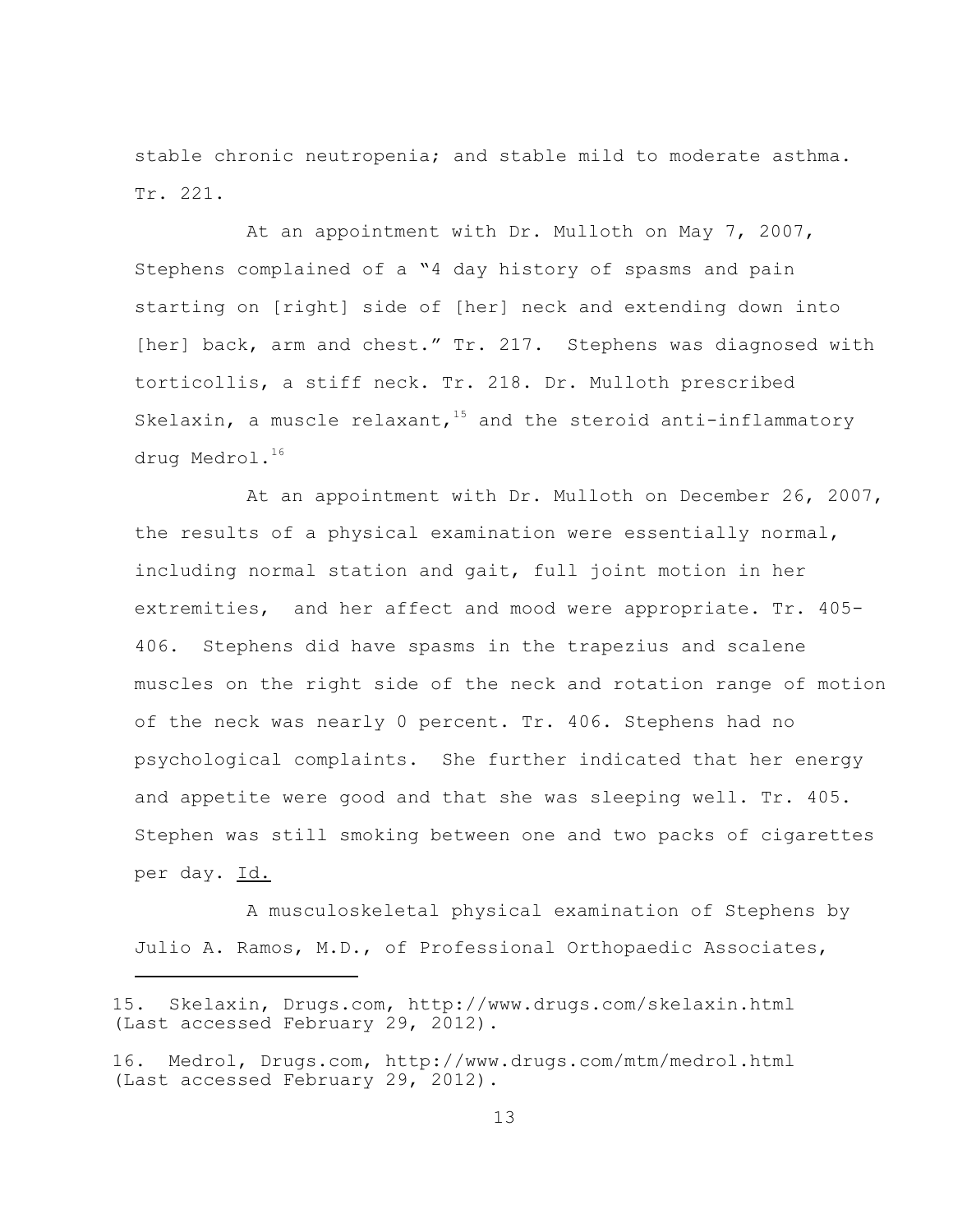Ltd., on February 6, 2008, revealed "no obvious synovitic changes, range of motion limitation, or effusion" and "[m]ild tenderness of the cervical and thoracolumbar spine[.]" Tr. 291. At this appointment Stephens complained of fatigue and "history of occasional myoclonic jerks. $17$  Tr. 290. Stephens was still smoking "approximately one pack per day previously approximately two packs per day since the age of 18." Id. Dr. Ramos advised Stephens to quit smoking and ordered blood tests. Tr. 291.

At a follow-up appointment on February 28, 2008, Stephens complained of "intermittent shooting pain of her neck and lower back." Tr. 402. Dr. Ramos noted that the results of the blood work "showed no evidence of inflammatory disease." $18$  Id. Dr. Ramos's physical examination of Stephens revealed the following: "[V]ital sign afrebrile [no fever]. Blood pressure 136/80, pulse 70, and respirations 22. [Head, eyes, ears, nose,

17. A myoclonic jerk is an involuntary twitching of a muscle or muscle group, e.g., hiccups which are caused by involuntary contractions of the muscles of the diaphragm. Myoclonus, Definition, Mayo Clinic staff, http://www.mayoclinic.com/ health/myoclonus/DS00754 (Last accessed February 29, 2012).

18. An ANA blood test (anti-nuclear antibody blood test) in November, 2008, was negative. The ANA antibodies are found in 97 percent of the people who have lupus but a positive ANA test does not mean that an individual suffers from Lupus. Laboratory Tests for Lupus, Lupus Foundation of America,http://www.lupus.org/ webmodules/webarticlesnet/templates/new\_learndiagnosing.aspx?arti cleid=2242&zoneid=524 (Last accessed February 29, 2012). The blood tests ordered by Dr. Ramos – C3 and C4 complement levels, anticardiolipin antibodies, Smith and RNP and double stranded DNA antibodies – were to determine if Stephens suffered from lupus. Id.; see also Diagnosing Lupus, About.com, http://lupus.about.com /od/diagnosisandtreatments/p/LupusDiagnosis.htm (Last accessed February 29, 2012).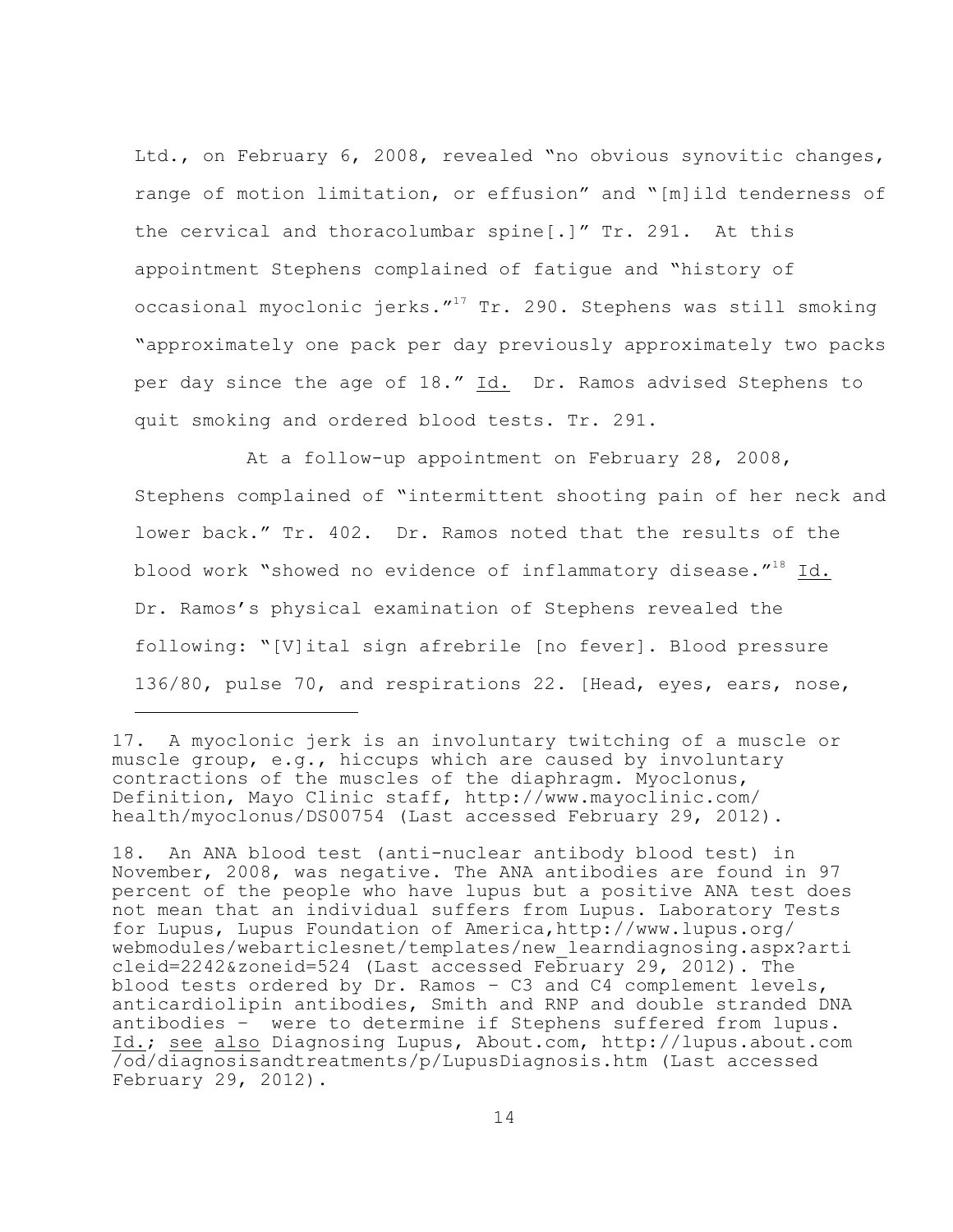throat] normal. Neck normal. Chest normal. Heart normal. Abdomen normal. Musculoskeletal, trace synovitic changes of the MCP joints 2, 3, 4 and 5 bilaterally<sup>19</sup> as well as bilateral wrist tenderness. No synovitic changes. The rest of the joints are intact. She does have mild tenderness of the cervical and lumbar spine." Id. Dr. Ramos stated that Stephens had mild neutropenia, asked her quit smoking, and in light of the synvotic changes and a slightly elevated sedimentation rate<sup>20</sup> "elected to try empirically Plaquenil<sup>[.]"21</sup>

Although Stephens alleged that she had lupus, her treating physicians never received prior medical records from California confirming that diagnosis. Tr. 168, 291, 402 and 436. The treating physicians noted her alleged history of lupus, but

Sed rate (erythrocyte sedimentation rate), Definition, Mayo Clinic staff, http://www.mayoclinic.com/health/sed-rate/MY00343 (Last accessed February 29, 2012)). ).

<sup>19.</sup> Trace synovitic changes refers to a small amount of inflammation of the membrane surrounding MCP joints. The MCP (metacarpophalangeal) joints are the knuckles of the hands.

<sup>20.</sup> According to the Mayo Clinic's website the

<sup>[</sup>s]ed rate, or erythrocyte sedimentation rate (ESR), is a blood test that can reveal inflammatory activity in your body. A sed rate test isn't a stand-alone diagnostic tool, but the result of a sed rate test may help your doctor diagnose or monitor an inflammatory disease.

<sup>21.</sup> Plaquenil is a drug used to treat malaria. It also is used to treat symptoms of rheumatoid arthritis and lupus. Plaquenil, Drugs.com, http://www.drugs.com/plaquenil.html (Last accessed February 29, 2012).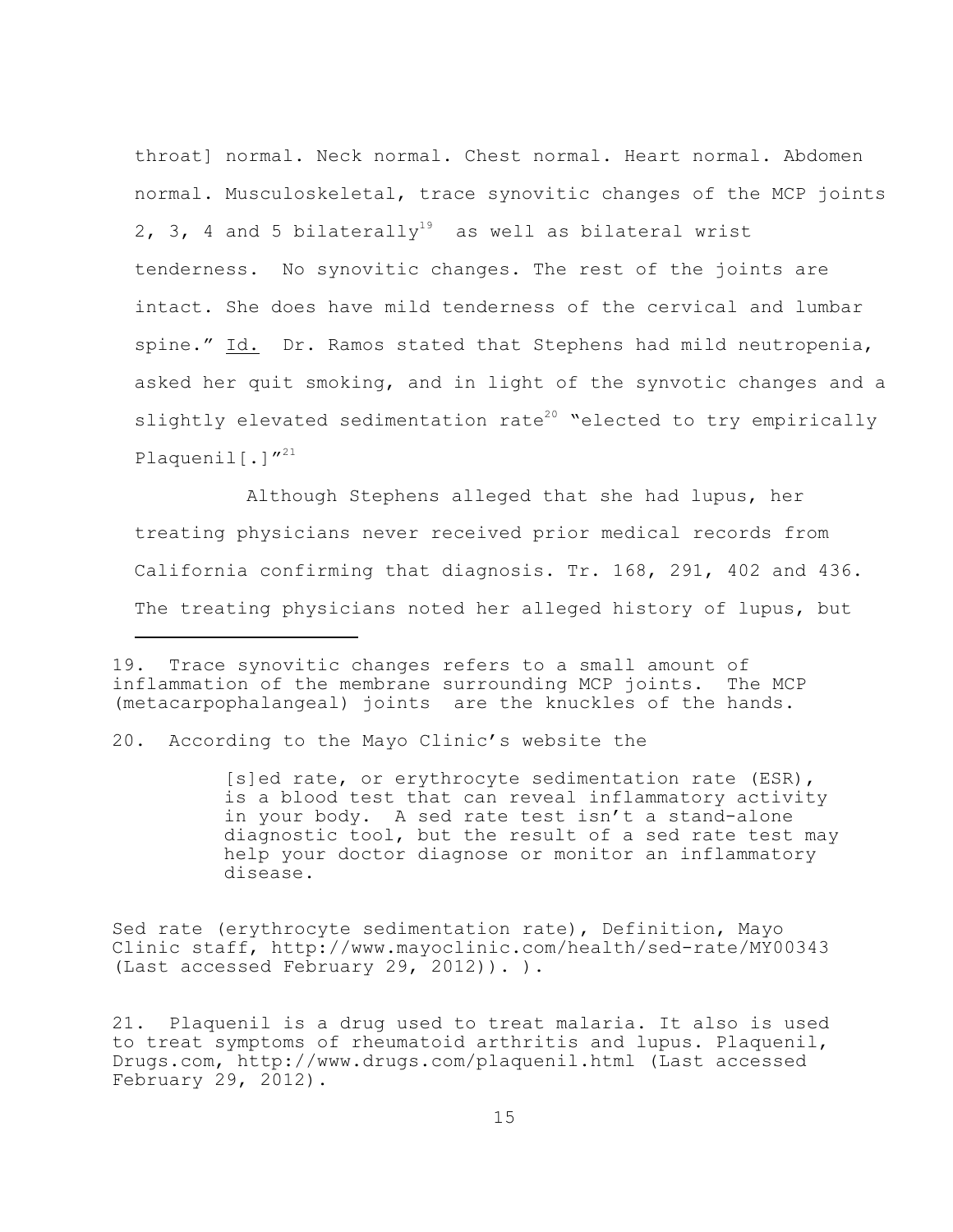consistently assessed that it was stable and/or in remission throughout the relevant time period. Tr. 211, 226, 228, 327, 433 and 453.

On June 10, 2008, Dr. Mulloth noted that Stephens's lupus was stable. Tr. 453. The results of a physical examination on that date were essentially normal, including full joint range of motion in the extremities and a normal gait. Tr. 454.

On November 6, 2008, while Stephens was hospitalized for an acute peritonsillar abscess she was examined by Dr. Ramos. Tr. 435-437. Dr. Ramos in the report of that examination states in pertinent part as follows: "Ms. Tamara Stephens is a 31-year-old female whom I have seen in the office several times. She has an unclear diagnosis of systemic lupus erythematosus based on a hematologic workup done out of state. . . I have not yet to obtain data to suggest that this was the case. . . Through multiple evaluations, I have not yet found a significant serologic abnormality with the exception of a persistent elevation of her sedimentation rate. She was advised of this and was placed on anti-inflammatories. . . I see no evidence for underlying connective tissue disease." Tr. 435-436. Stephens was discharged from the hospital on November 7, 2008, and was seen by Anthony C. Brutico, M.D., at his office in Olyphant, to have the throat abscess incised and drained. Tr. 441 and 444. However, very little pus was found when an attempt was made to drain the abscess. Id. Stephens was advised to continue taking the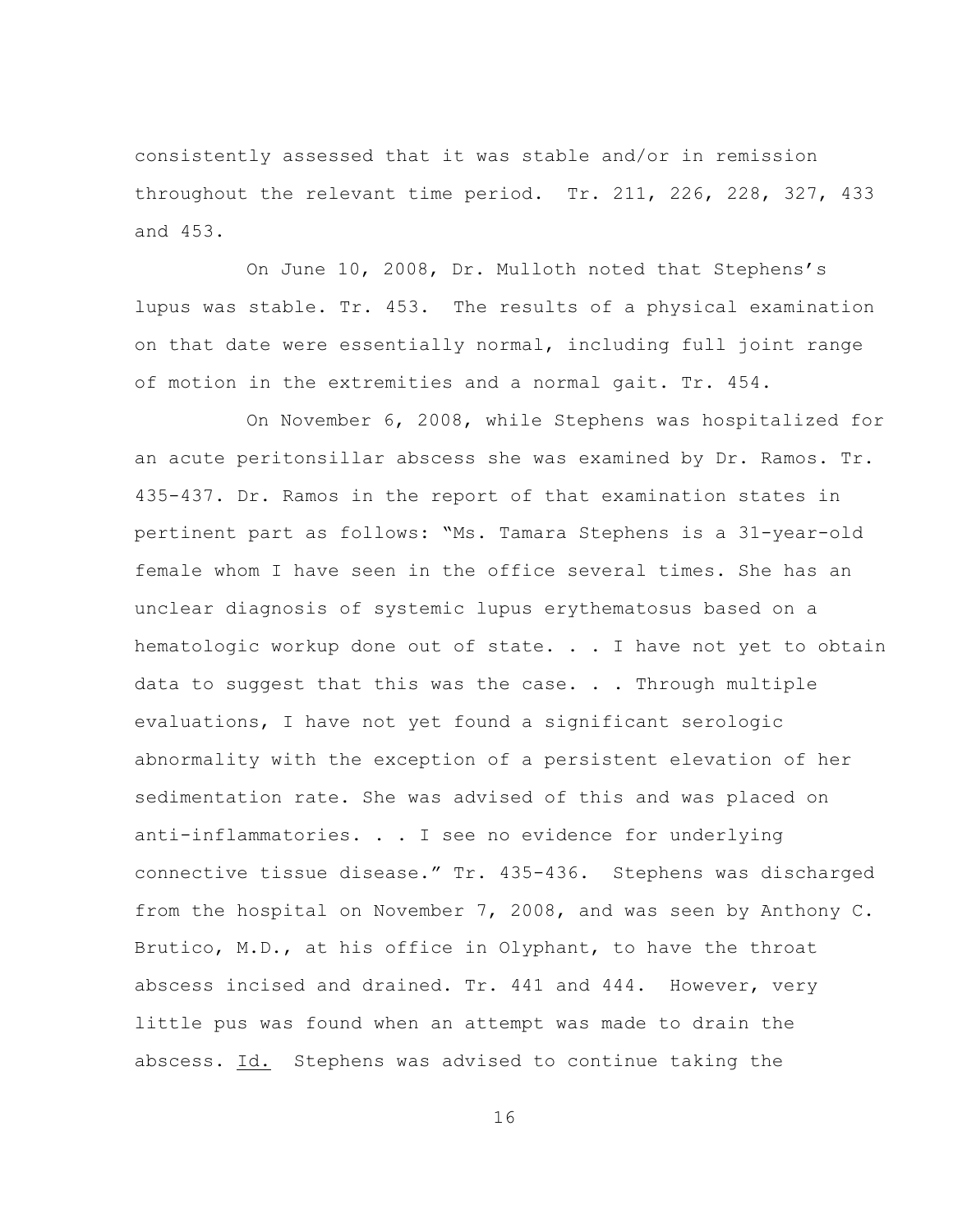antibiotic clindamycin. Id. At a follow-up appointment with Dr. Brutico on November 12, 2008, Stephens reported that she was doing much better on just antibiotics. Tr. 445. An examination of her throat revealed "almost complete resolution of her right peritonsillar swelling." Id. Stephens informed Dr. Brutico of "a strong history of recurrent tonsillitis going back to childhood." Id. Dr. Brutico recommended that she have a tonsillectomy. Id. There is no indication that Stephens followed through with that recommendation.

## **DISCUSSION**

The administrative law judge at step one of the sequential evaluation process found that Stephens had not engaged in substantial gainful work activity since December 18, 2007, the protective filing date of the application. Tr. 11.

At step two of the sequential evaluation process, the administrative law judge found that Stephens had the following severe impairments: "neutropenia, systemic lupus erythematosus (SLE) history, recurrent tonsillitis, obesity, asthma, headaches, back impairment, and neck impairment." Tr. 11-13. The administrative law judge found that Stephens's mental impairments were non-severe because they did not cause more than minimal limitations in the claimant's ability to perform basic work activities. Tr. 13.

At step three of the sequential evaluation process the administrative law judge found that Stephens's impairments did not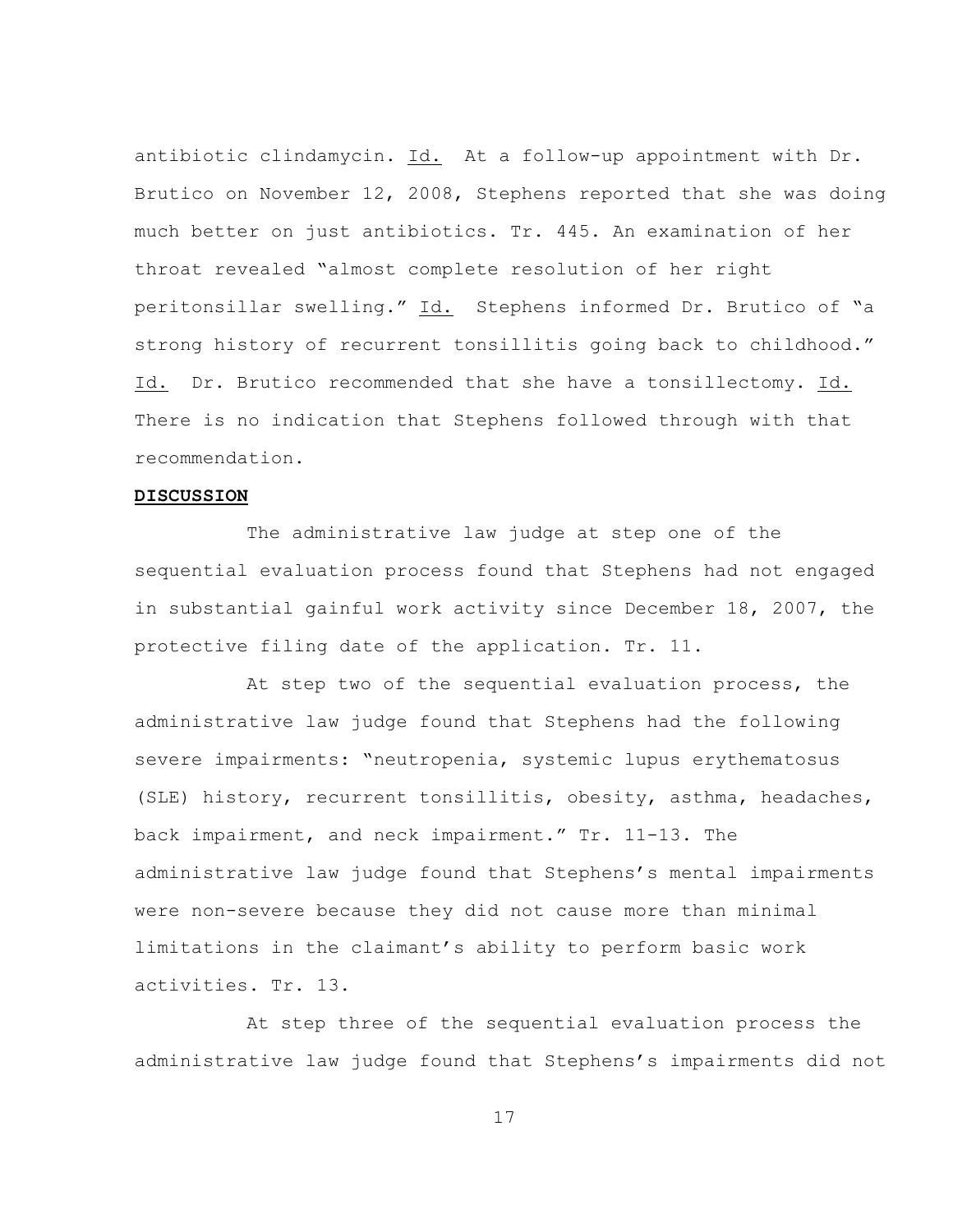individually or in combination meet or equal a listed impairment. Tr. 13-14.

At step four of the sequential evaluation process the administrative law judge found that Stephens had no past relevant work and had the residual functional capacity to perform light work as defined in the regulations except she "cannot tolerate concentrated exposure to fumes, odors, dusts, gases, or poor ventilation" and she is "nonexertionally limited to routine repetitive tasks." Tr. 14-16. In setting this residual functional capacity, the administrative law judge relied on the opinions of Mary Ryczak, M.D., and Dennis C. Gold, Ph.D., a psychologist, both who reviewed Stephens's medical records on behalf of the Bureau of Disability Determination in April, 2008. Tr. 382-400. Dr. Ryczak concluded that Stephens had the physical exertional abilities to engage in a limited range of light work consistent with the administrative law judge's determination. Tr. 396-399. Dr. Gold found that Stephens had mild restrictions of activities of daily living, mild difficulties in maintaining social functioning, and mild difficulties in maintaining concentration, persistence or pace. Tr. 392.

Based on the above residual functional capacity and the testimony of a vocational expert the administrative law judge at step five of the sequential evaluation process found that Stephens could perform unskilled, light work as a janitor, cafeteria attendant, usher/ticket taker, and inspector, and that there were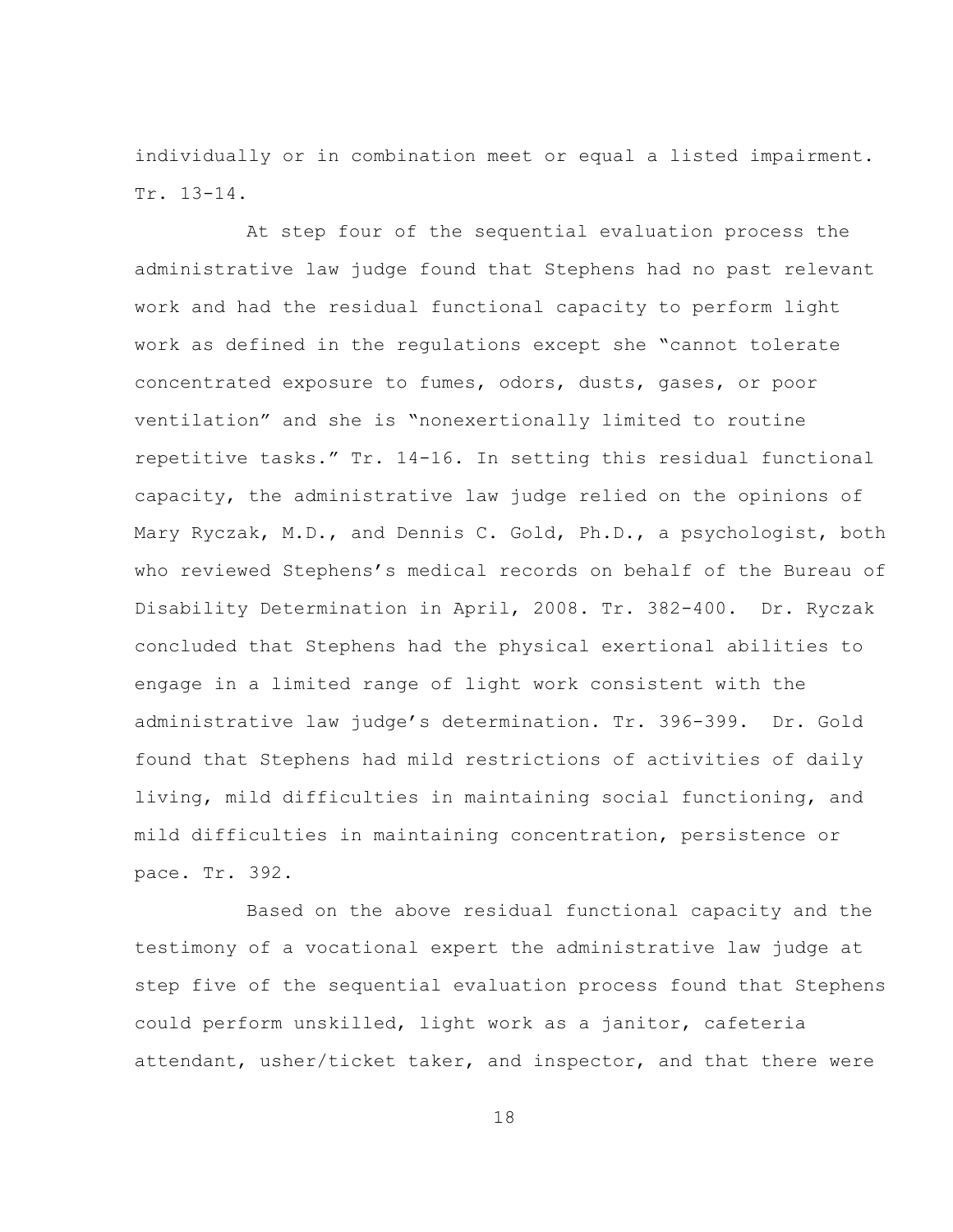a significant number of such jobs in the regional and national economies. Tr. 17 and 44-47.

The administrative record in this case is 456 pages in length, primarily consisting of medical and vocational records. Stephens makes the following arguments: (1) the administrative law judge should have consulted a medical advisor to assess whether Stephens's mental impairments met the requirements of a Listed impairment; (2) the administrative law judge improperly assessed Stephens's credibility; (3) the administrative law judge improperly considered medical opinions; and (4) the administrative law judge failed to properly formulate Stephens's residual functional capacity.

We have thoroughly reviewed the record in this case and find no merit in Stephens's arguments. The administrative law judge did an excellent job of reviewing Stephens's vocational history and medical records in his decision. Tr. 9-18. Furthermore, the brief submitted by the Commissioner thoroughly reviews the medical and vocational evidence in this case. Doc. 12, Brief of Defendant. Because the administrative law judge adequately reviewed the medical evidence in his decision we will only comment on a few additional items.

Initially we will note that no treating or examining physician has indicated that Stephens suffers from physical or mental functional limitations that would preclude her from engaging in the limited range of unskilled, light work set by the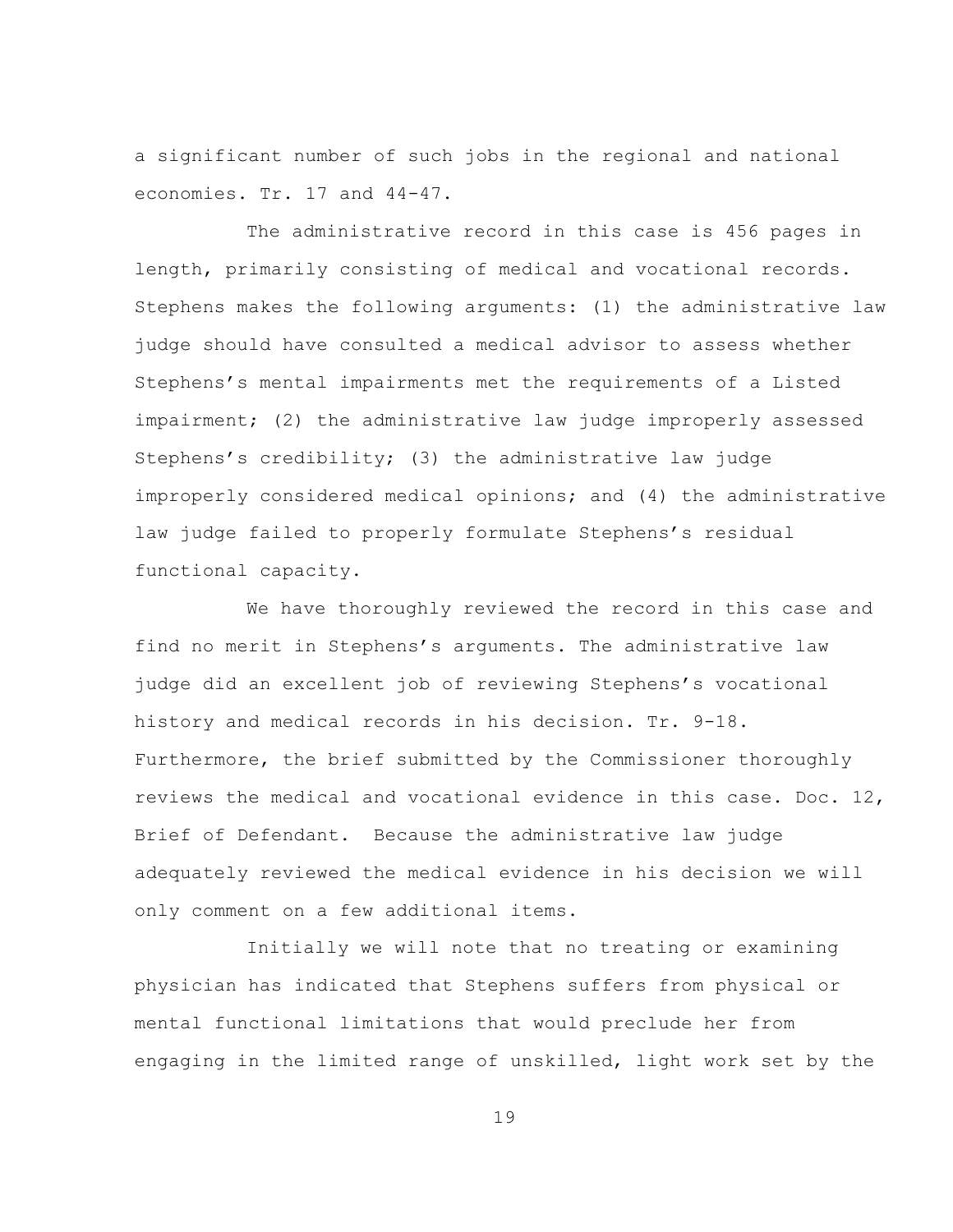administrative law judge in his decision for the requisite statutory 12 month period.

At step two the administrative law judge found that Stephens's mental impairments were non-severe. That conclusion is supported by the "Psychiatric Review Technique" form completed by Dr. Gold, the fact that Stephens was not taking medications for anxiety or depression, and the unremarkable mental status findings of her primary care physician, Dr. Mulloth. Tr. 209, 220, 382 and 453.

The administrative law judge relied on the opinions of Dr. Ryczak, the state agency physician, and Dr. Gold, the state agency psychologist. The administrative law judge's reliance on the opinions Dr. Ryczak and Dr. Gold was appropriate. See Chandler v. Commissioner of Soc. Sec., F.3d. , 2011 WL 6062067 at \*4 (3d Cir. Dec. 7. 2011)("Having found that the [state agency physician's] report was properly considered by the ALJ, we readily conclude that the ALJ's decision was supported by substantial evidence[.]").

We are satisfied that the administrative law judge appropriately took into account all of Stephens's mental and physical limitations in the residual functional capacity assessment. The administrative law judge concluded that Stephens could engage in a limited range of light work. That conclusion is supported by the opinion of the state agency physician and the opinion of the state agency psychologist.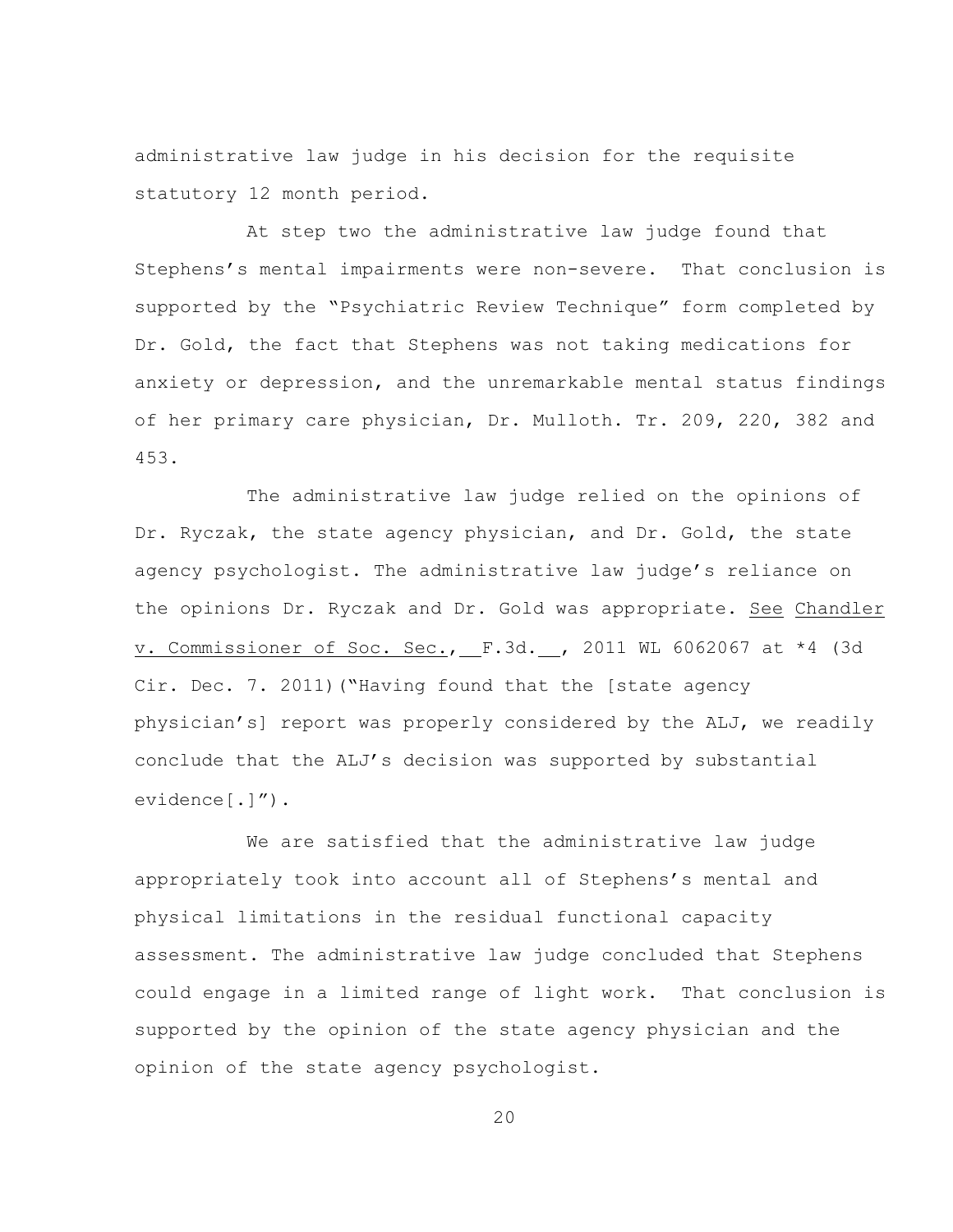The administrative law judge stated that Stephens's statements concerning the intensity, persistence and limiting effects of her symptoms were not credible to the extent that they were inconsistent with the ability to perform a limited range of unskilled, light work. Tr. 15. The administrative law judge was not required to accept Stephens's claims regarding her physical limitations. See Van Horn v. Schweiker, 717 F.2d 871, 873 (3d Cir. 1983)(providing that credibility determinations as to a claimant's testimony regarding the claimant's limitations are for the administrative law judge to make). It is well-established that "an [administrative law judge's] findings based on the credibility of the applicant are to be accorded great weight and deference, particularly since [the administrative law judge] is charged with the duty of observing a witness's demeanor . . . ." Walters v. Commissioner of Social Sec., 127 f.3d 525, 531 ( $6^{th}$  Cir. 1997); see also Casias v. Secretary of Health & Human Servs., 933 F.2d 799, 801 (10<sup>th</sup> Cir. 1991) ("We defer to the ALJ as trier of fact, the individual optimally positioned to observe and assess the witness credibility."). Because the administrative law judge heard Stephens testify, the administrative law judge is the one best suited to assess the credibility of Stephens.